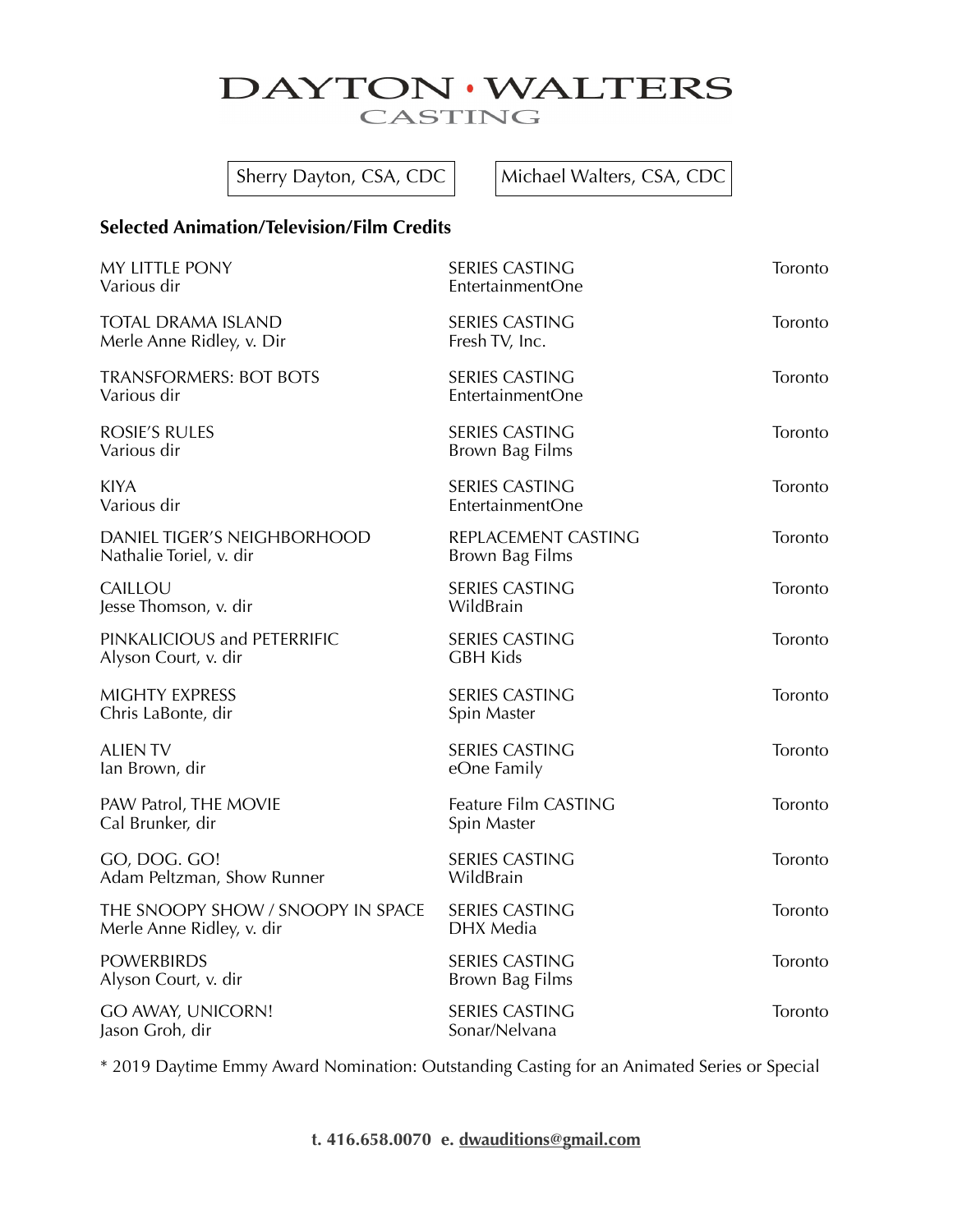# $\begin{matrix} \textbf{DAYTON} \cdot \textbf{WALTERS} \\ \textbf{CASTING} \end{matrix}$

### **Selected Television/Film Credits (con't)**

| <b>CORN &amp; PEG</b><br>Sean Jeffrey, dir                               | <b>SERIES CASTING</b><br>Nelvana Limited                 | Toronto         |
|--------------------------------------------------------------------------|----------------------------------------------------------|-----------------|
| ESME & ROY*<br>Mike Fallows, dir                                         | <b>SERIES CASTING</b><br>Nelvana Limited                 | Toronto         |
| PJ MASKS<br>Christian De Vita, dir                                       | <b>SERIES CASTING</b><br>eOne Family                     | Toronto         |
| <b>CUPCAKE &amp; DINOSAUR</b><br>Pedro Eboli, dir                        | <b>SERIES CASTING</b><br>eOne Family                     | Toronto         |
| <b>HOTEL TRANSYLVANIA</b><br>Robin Budd, dir                             | <b>SERIES CASTING</b><br>Nelvana Limited                 | Toronto         |
| <b>MYSTICONS</b><br>Matt Ferguson, dir                                   | <b>SERIES CASTING</b><br>Nelvana Limited                 | Toronto         |
| ABBY HATCHER, MONSTER CATCHER<br>Jamie Whitney, dir                      | <b>SERIES CASTING</b><br>Spin Master                     | Toronto         |
| <b>CLOUDY WITH A CHANCE of MEATBALLS</b><br>Mark Evestaff, Exec Producer | <b>SERIES CASTING</b><br>DHX Media                       | Toronto         |
| PIRATE'S PASSAGE<br>Mike Barth, Jamie Gallant, dirs                      | <b>MOW</b><br>CBC/ Mahon Pictures Inc.                   | Toronto         |
| <b>INSPECTOR GADGET</b><br>Phillip Stamp, dir                            | <b>SERIES CASTING</b><br>DHX Media                       | Toronto         |
| <b>PAW PATROL</b><br>Jamie Whitney, dir                                  | <b>SERIES CASTING</b><br>Spin Master                     | Toronto         |
| THE DOOZERS<br>Phillip Stamp, dir                                        | <b>SERIES CASTING</b><br>The Jim Henson $Co + DHX$ Media | Toronto         |
| MIKE THE KNIGHT<br>Neil Affleck, dir                                     | <b>SERIES CASTING</b><br>Nelvana Limited                 | Toronto         |
| <b>FRANKLIN &amp; FRIENDS</b><br>Lynn Reist & John Payne, dirs           | <b>SERIES CASTING</b><br>Nelvana Limited                 | Toronto         |
| <b>DETENTIONAIRE</b><br>Kevin Micallef, dir                              | <b>SERIES CASTING</b><br>Nelvana Limited                 | Toronto         |
| THE NEW BABAR<br>Mike Fallows, dir                                       | <b>SERIES CASTING</b><br>Nelvana Limited                 | Toronto         |
| TRIPLE SENSATION (2 seasons)<br>Shelagh O'Brien, dir                     | <b>SERIES CASTING</b><br><b>CBC</b>                      | National Search |
| THE FUTURE IS WILD*<br>Mike Fallows, dir                                 | SERIES CASTING<br>Nelvana Limited                        | Toronto         |
|                                                                          |                                                          |                 |

\* CSA ARTIOS Award Nomination for Outstanding Casting in Animation (2008)

**t. 416.658.0070 e. [dwauditions@gmail.com](mailto:daytonwalters@sympatico.ca)**